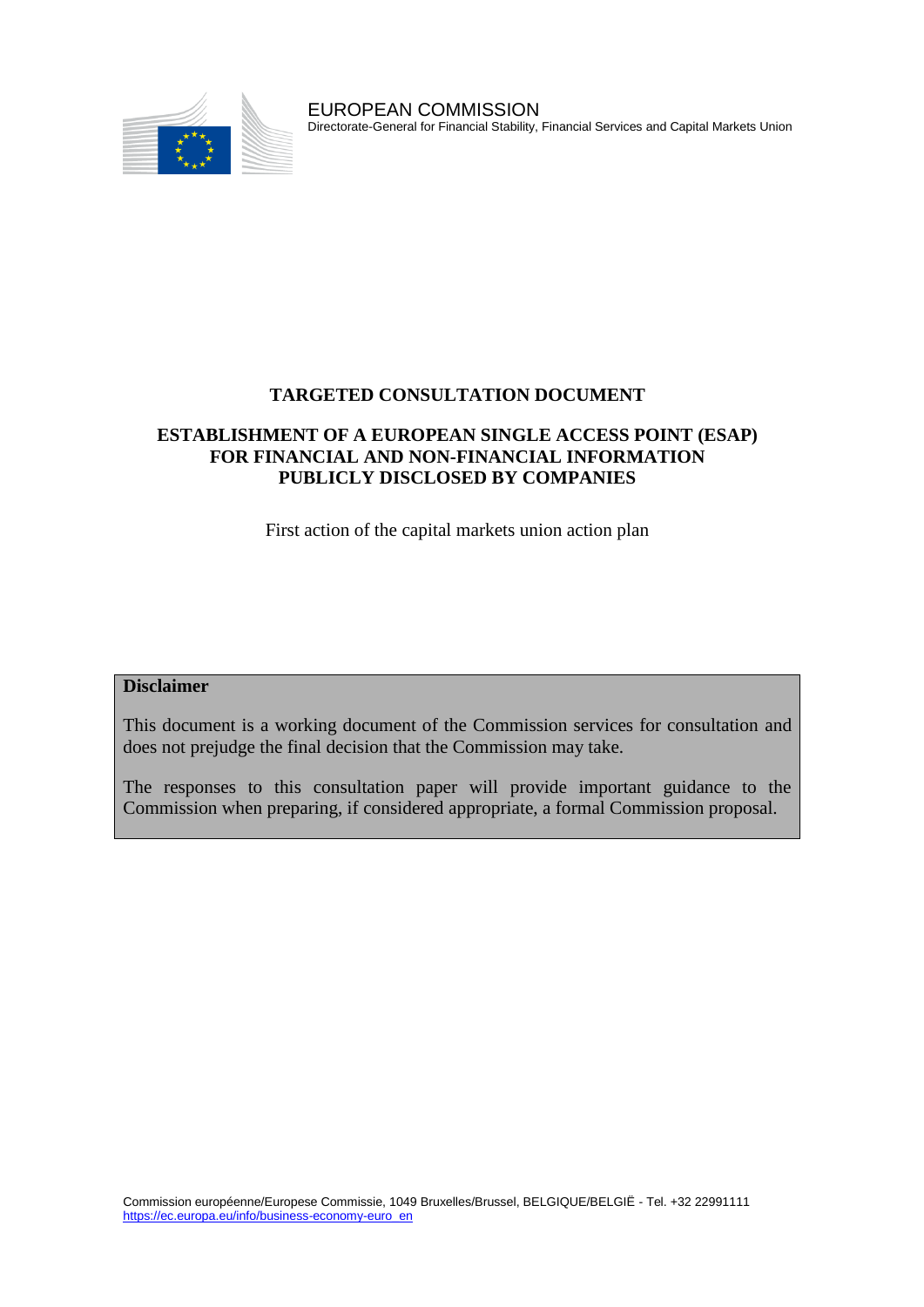You are invited to reply **by 3 March 2021** at the latest to the **online questionnaire** available on the following webpage: [https://ec.europa.eu/info/publications/finance-consultations-2021-european-single](https://ec.europa.eu/info/publications/finance-consultations-2021-european-single-access-point_en)[access-point\\_en](https://ec.europa.eu/info/publications/finance-consultations-2021-european-single-access-point_en)

Please note that in order to ensure a fair and transparent consultation process **only responses received through the online questionnaire will be taken into account and included in the report summarising the responses**.

This targeted consultation on the ESAP initiative takes account of already undertaken consultations and aims at gathering further evidence and views on the best way to establish an ESAP, including the scope of data (and whether it could be broadened to non-mandatory information), cost-benefits, how to address SMEs, etc.

Views from stakeholders interested in and/or using public disclosed financial and nonfinancial information from EU companies, are welcomed.

Where appropriate, please explain your responses and, as far as possible, illustrate them with concrete examples and substantiate them numerically with supporting data and empirical evidence. Please also provide specific operational suggestions to questions raised. This will allow further analytical elaboration.

Please note that you are not required to answer every questions and you may respond to only those questions that you deem the most relevant.

This consultation follows the normal rules of the European Commission for targeted consultations. Responses will be published unless respondents indicate otherwise in the online questionnaire.

Please read the [specific privacy statement attached to this consultation](https://ec.europa.eu/info/files/2021-esap-review-specific-privacy-statement_en) for information on how your personal data and contribution will be dealt with.

Responses authorised for publication will be published on the following webpage: [https://ec.europa.eu/info/publications/finance-consultations-2021-european-single](https://ec.europa.eu/info/publications/finance-consultations-2021-european-single-access-point_en)[access-point\\_en](https://ec.europa.eu/info/publications/finance-consultations-2021-european-single-access-point_en)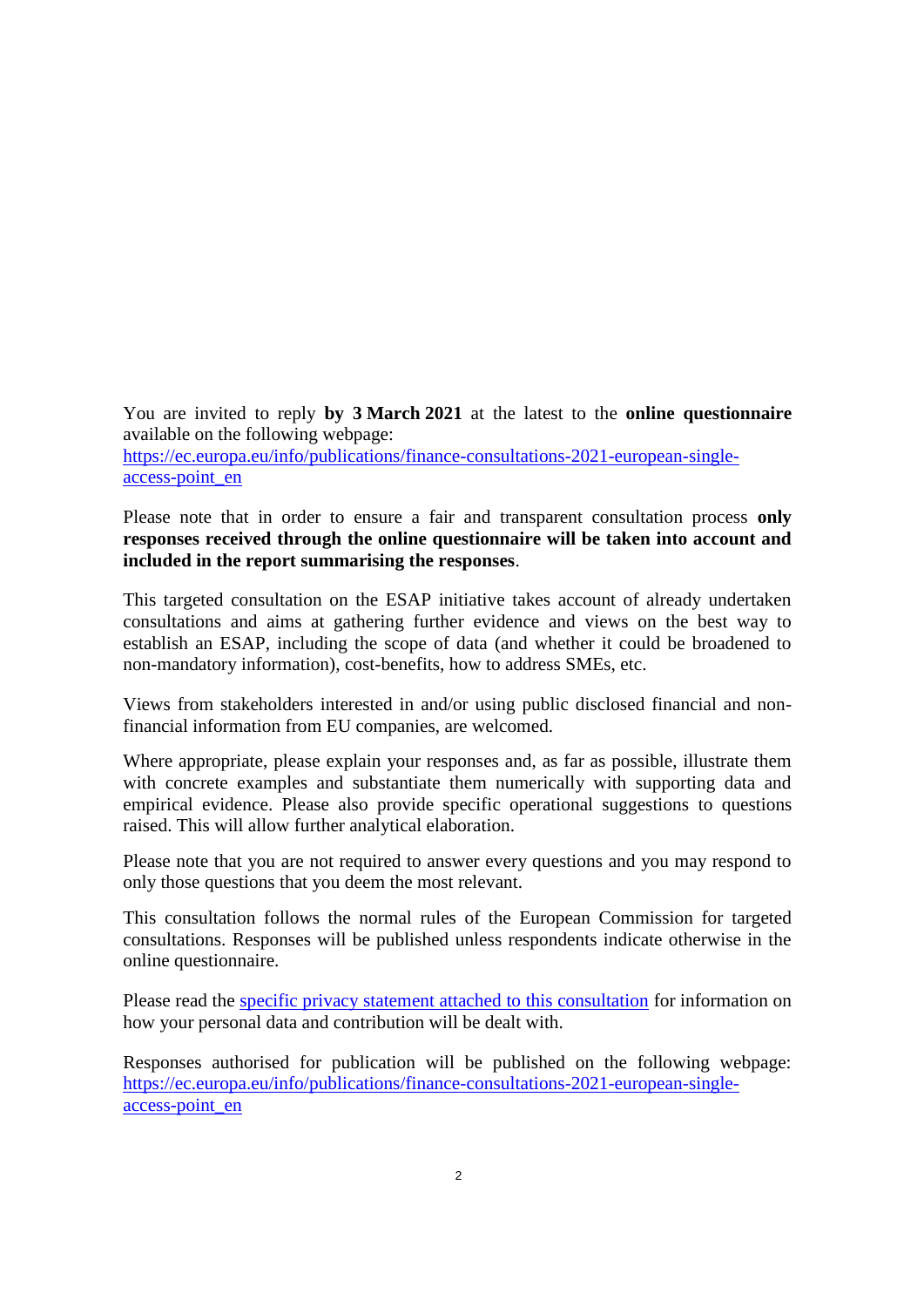# **INTRODUCTION**

 $\overline{a}$ 

### **Background of this targeted consultation**

The purpose of this targeted questionnaire is to seek general and technical views on the way to establish a European single access point (ESAP) for companies' financial and sustainable investment-related information made public pursuant to EU legislation. The establishment of the ESAP is the first action in the [Commission's new action plan on the](https://ec.europa.eu/info/publications/200924-capital-markets-union-action-plan_en)  capital markets union  $(CMU)$ . The EU legislation in the financial services area<sup>1</sup> requires companies to disclose a wide range of documents, particulars and datasets in order to increase the transparency and reduce asymmetry of information between company insiders and external investors.

The collection and dissemination of data is however fragmented. The EU law rarely prescribes specific dissemination channels. A few datasets such as an issuer's annual financial report must be published via a register. Registers are most of the time scattered along the national and / or sectoral dimensions. At the EU level, the [European Securities](https://www.esma.europa.eu/)  [and Markets Authority \(ESMA\)](https://www.esma.europa.eu/) maintains a number of public registers.

Stakeholders encounter significant difficulties in accessing, comparing and using the companies' financial and sustainability-related information published pursuant to the relevant EU legislation. Based on responses received from stakeholders on previous consultation activities, it appears that:

- i) Stakeholders find it difficult to access specific companies' information because the information itself is scattered geographically (generally by Member State), functionally and thematically. Information is also often searchable or available in local languages only, and not always freely accessible or bulk downloadable;
- ii) Investors and users find publicly disclosed financial and non-financial information difficult to compare and analyse. This is mainly due to the lack of common standards for such disclosure, use of different identifiers for a same entity, lack of interoperable formats and lack of harmonised implementation of reporting obligations at national level. The introduction of the ESEF format for financial reports by listed companies in 2021 or 2022 will to some extent remedy the situation but applies to only a small fraction of the regulated information disclosed by companies;
- iii) Stakeholders find the electronic usability of the data suboptimal. Data is hardly ever disclosed in a machine readable structured format. Notwithstanding some progress in the field of natural language processing, this undermines algorithmic processing of such data.

The lack of an integrated data management at the EU level is detrimental in many ways. Firstly, it is particularly detrimental to SMEs and to companies incorporated in Member

<sup>&</sup>lt;sup>1</sup> In relation to inter alia capital markets, credit rating, investment, lending, insurance, asset management, funds (including UCITs), sustainable finance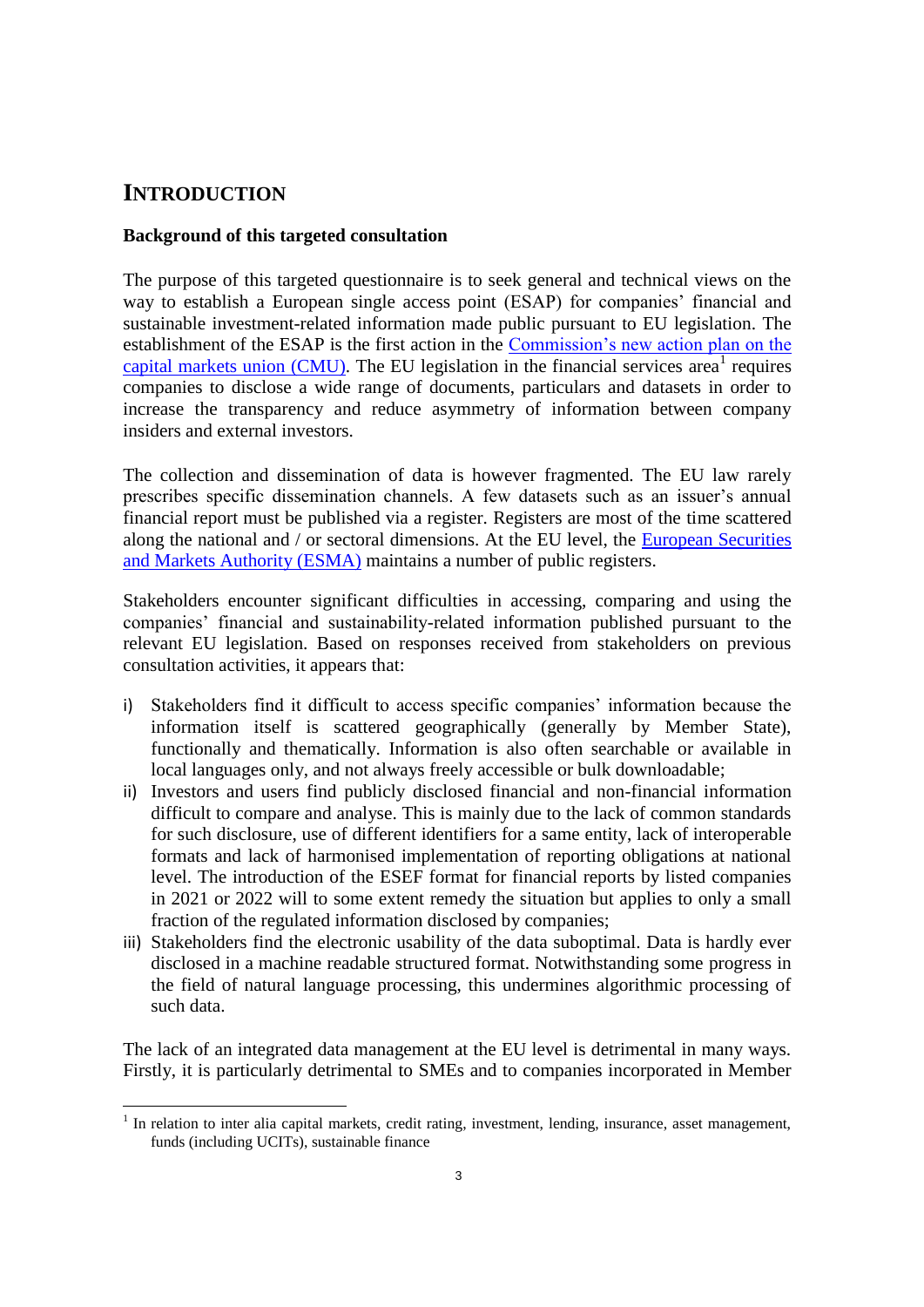States with less-developed capital markets. These companies lack cross-border visibility and struggle to find investors, thus reducing the liquidity of their securities. Secondly, it stifles market integration and innovation in the EU (such as pan-EU added value services and Fintech), and constitutes a competitive disadvantage for the EU capital markets in terms of attractiveness, compared to capital markets in other jurisdictions, such as the US. Lastly, the lack of integrated data management and access act as an important impediment to a fully-fledged [capital markets union \(CMU\).](https://ec.europa.eu/info/business-economy-euro/growth-and-investment/capital-markets-union_en)

An EU-wide mechanism offering easily accessible, comparable and digitally usable information such as the ESAP can remedy the situation. The EU can add value by establishing an EU platform offering an EU single access point as well as an EU harmonised approach for the IT format for companies' information published pursuant to EU law.

#### **Context and link with other initiatives**

The Commission aims to foster policies that are fit for the digital age. Industrial and commercial data are key drivers of the digital economy. In its European Data Strategy of February 2020, the Commission declared its intention to make more data available for use in the economy and society. The strategy suggests the roll out of common European data spaces in crucial sectors such as the green deal and the financial sector. The Commission is preparing a legislative proposal to establish such spaces.

The [High Level Forum on the Capital Markets Union \(HLF\),](https://ec.europa.eu/info/publications/cmu-high-level-forum_en) set up by the European Commission in November 2019, recommended in its final report adopted on 10 June 2020 to set up the ESAP as an EU-wide platform in order to facilitate investors' access to company data, including that of SMEs. The HLF considered that standardised data reporting standards and formats should make data more easily accessible and comparable for investors. The need to improve accessibility, comparability and usability of information is also mentioned in the [digital finance strategy](https://ec.europa.eu/info/publications/200924-digital-finance-proposals_en#digital)<sup>2</sup>. Similarly, the forthcoming Renewed Sustainable Finance Strategy is likely to deliver similar messages as regards public data in its remit<sup>3</sup>.

The development of the ESAP will seek to encompass a wide scope of public information. The scope of the information covered by the platform will focus on the needs of users, in particular investors, while also taking into account the needs of a broader range of users such as civil society in particular as regards sustainability-related disclosures. It will also examine whether and how to embed information beyond the financial services area, such as entities with no access to capital markets and SMEs in order to expand their funding opportunities.

It will entail streamlining disclosure mechanisms set-out in EU legislation. The platform should build to the greatest extent possible on existing EU and national IT infrastructure (databases, registers, in order to avoid adding to companies reporting burden). The Commission invites input from stakeholders to define the precise information coverage, governance and features of the ESAP.

 $\overline{a}$ 

 $2 \text{ In order to facilitate real-time digital access to all regulated financial information, the Strategy suggests that by 2024, information to the same data.}$ be publically released under EU financial services legislation should be disclosed in standardised and machine-readable formats.

<sup>&</sup>lt;sup>3</sup> The Strategy is planned for Q1 2021.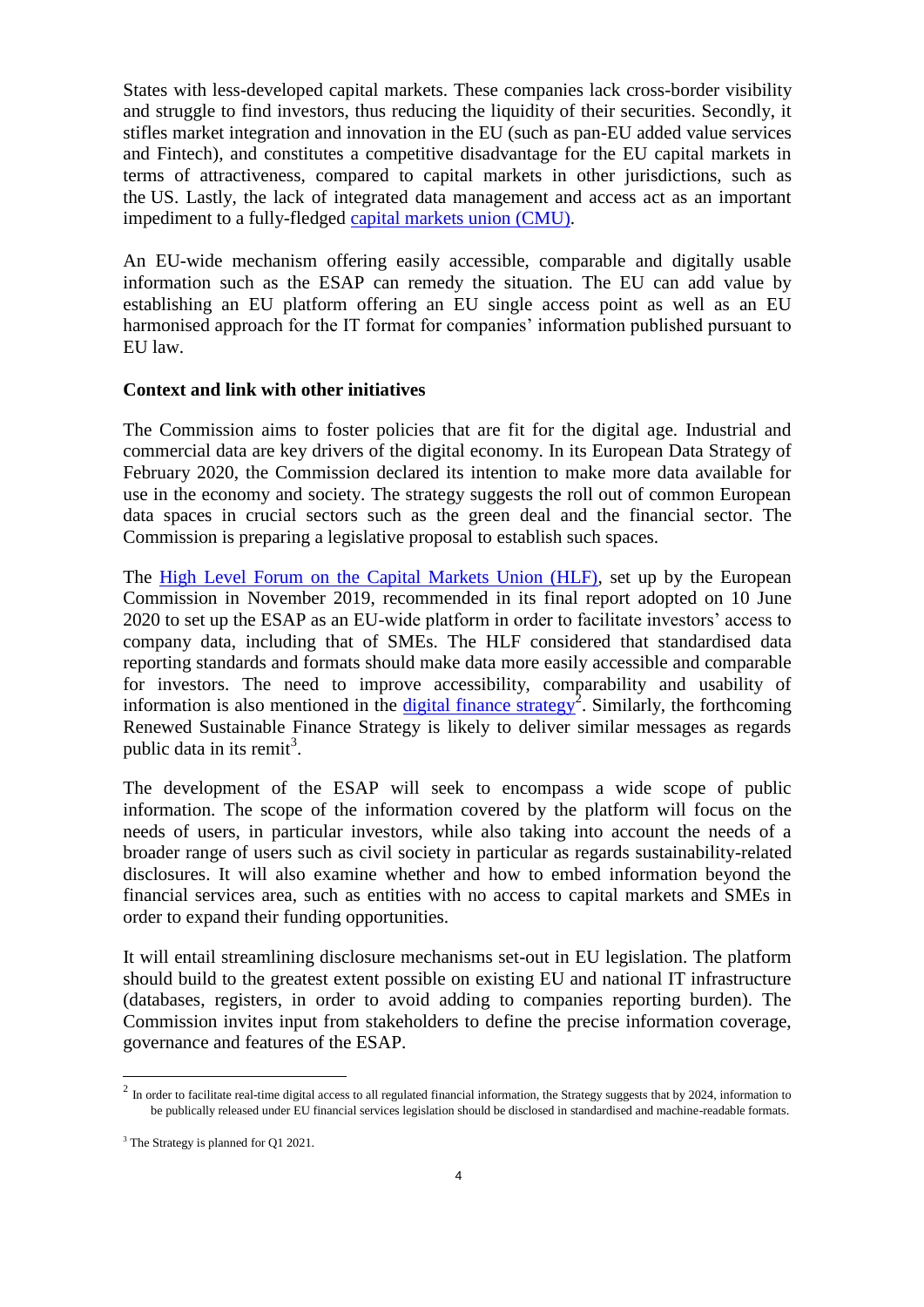The development of ESAP will build on existing EU initiatives, such as the findings of the [European Financial Transparency Gateway \(EFTG\) pilot project,](https://ec.europa.eu/info/business-economy-euro/company-reporting-and-auditing/company-reporting/transparency-requirements-listed-companies_en#eftg) and will complement existing initiatives such as the [Business Registers Interconnection System](https://ec.europa.eu/cefdigital/wiki/display/CEFDIGITAL/2017/09/19/Business+Register+Interconnection+System)  [\(BRIS\).](https://ec.europa.eu/cefdigital/wiki/display/CEFDIGITAL/2017/09/19/Business+Register+Interconnection+System)

The Commission has recently undertaken a range of public and other consultations<sup>4</sup> relevant for the development of the ESAP. The responses to these consultations indicate a strong and widespread support for an ESAP as regards public financial as well as nonfinancial information from both listed and non-listed companies, e.g. entities with no access to capital markets such as SMEs.

 $\overline{a}$ <sup>4</sup> Capital Markets Union High Level Forum Final Report, A new digital finance strategy for Europe/FinTech action plan, Nonfinancial reporting by large companies, Fitness check on the EU framework for public reporting by companies, European Strategy for Data, Renewed sustainable finance strategy.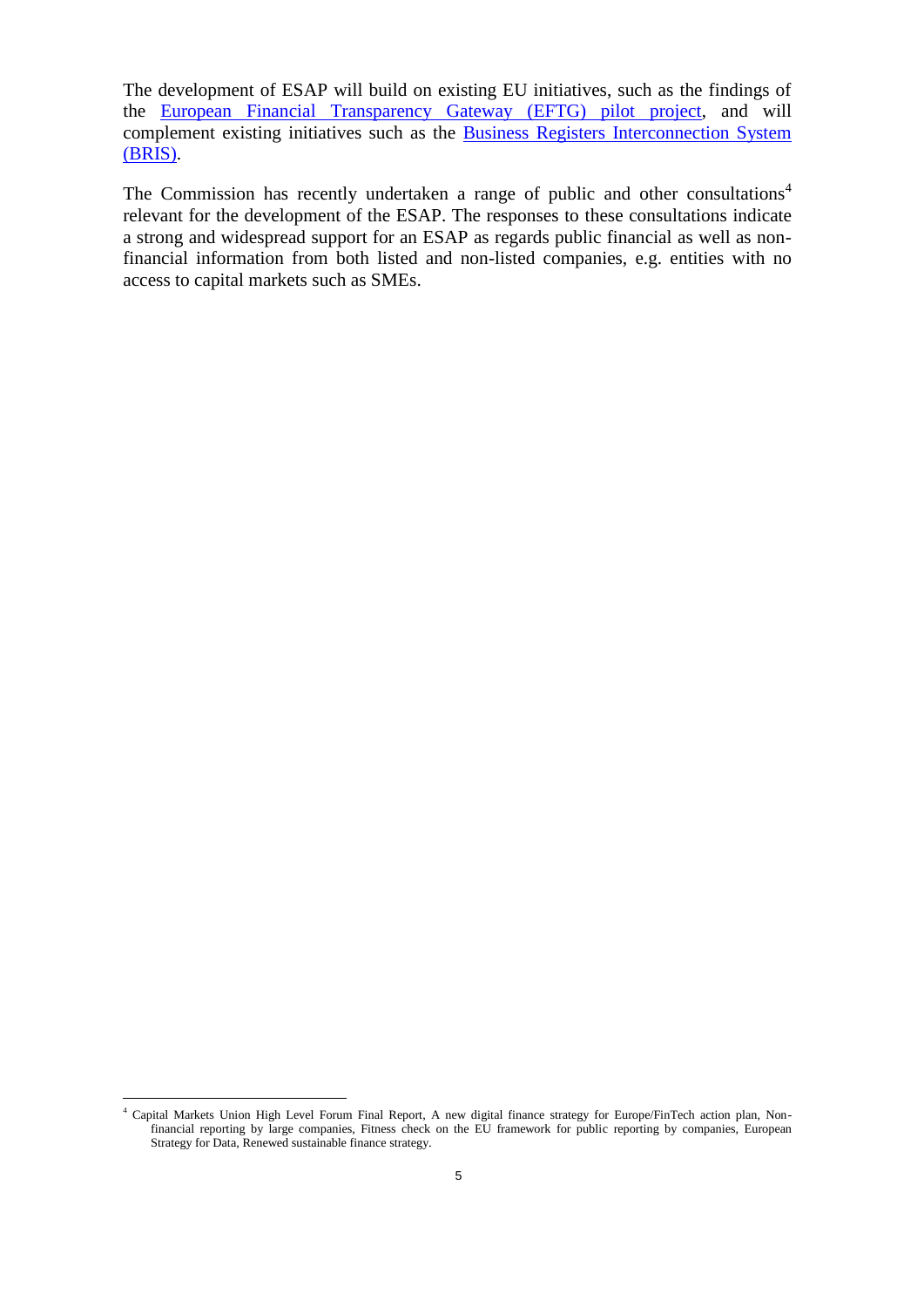#### **CONSULTATION QUESTIONS**

### **General questions**

In this first section of the consultation, the Commission seeks to get stakeholders' views on some general questions regarding the features of the European single access point (ESAP). The Commission seeks views on which information stakeholders generally search for, where they search for it, in which format(s) and the barriers stakeholders might encounter. This will also help the Commission to prioritise which aspects should be considered immediately when developing ESAP, and which could be implemented at a later stage.

1. Please rate the following characteristics of ESAP based on how relevant they are according to you (please rate each item from 1 to 5: "1": fully disagree, "2": somewhat disagree, "3": neutral, "4": somewhat agree, "5": fully agree and "no opinion"):

|                                                                                                                                                      | 1 | $\overline{2}$ | 3 | $\overline{4}$ | 5 | N <sub>o</sub><br>opinion |
|------------------------------------------------------------------------------------------------------------------------------------------------------|---|----------------|---|----------------|---|---------------------------|
| The<br>information<br>quality<br>(accuracy and completeness) is<br>most important                                                                    |   |                |   |                |   |                           |
| The widest possible scope of the<br>information is most important                                                                                    |   |                |   |                |   |                           |
| The<br>timeliness<br><sub>of</sub><br>the<br>information is most important                                                                           |   |                |   |                |   |                           |
| The source of the information is<br>a key element to know                                                                                            |   |                |   |                |   |                           |
| The<br>immutability<br>of<br>the<br>information is a key element                                                                                     |   |                |   |                |   |                           |
| <b>ESAP</b><br>should<br>include<br>information made public on a<br>voluntary basis by non-listed<br>companies of any size, including<br><b>SMEs</b> |   |                |   |                |   |                           |
| should<br><b>ESAP</b><br>include<br>information made public on a<br>voluntary basis by financial<br>market actors                                    |   |                |   |                |   |                           |
| Other aspects, if so which ones:<br>Please indicate                                                                                                  |   |                |   |                |   |                           |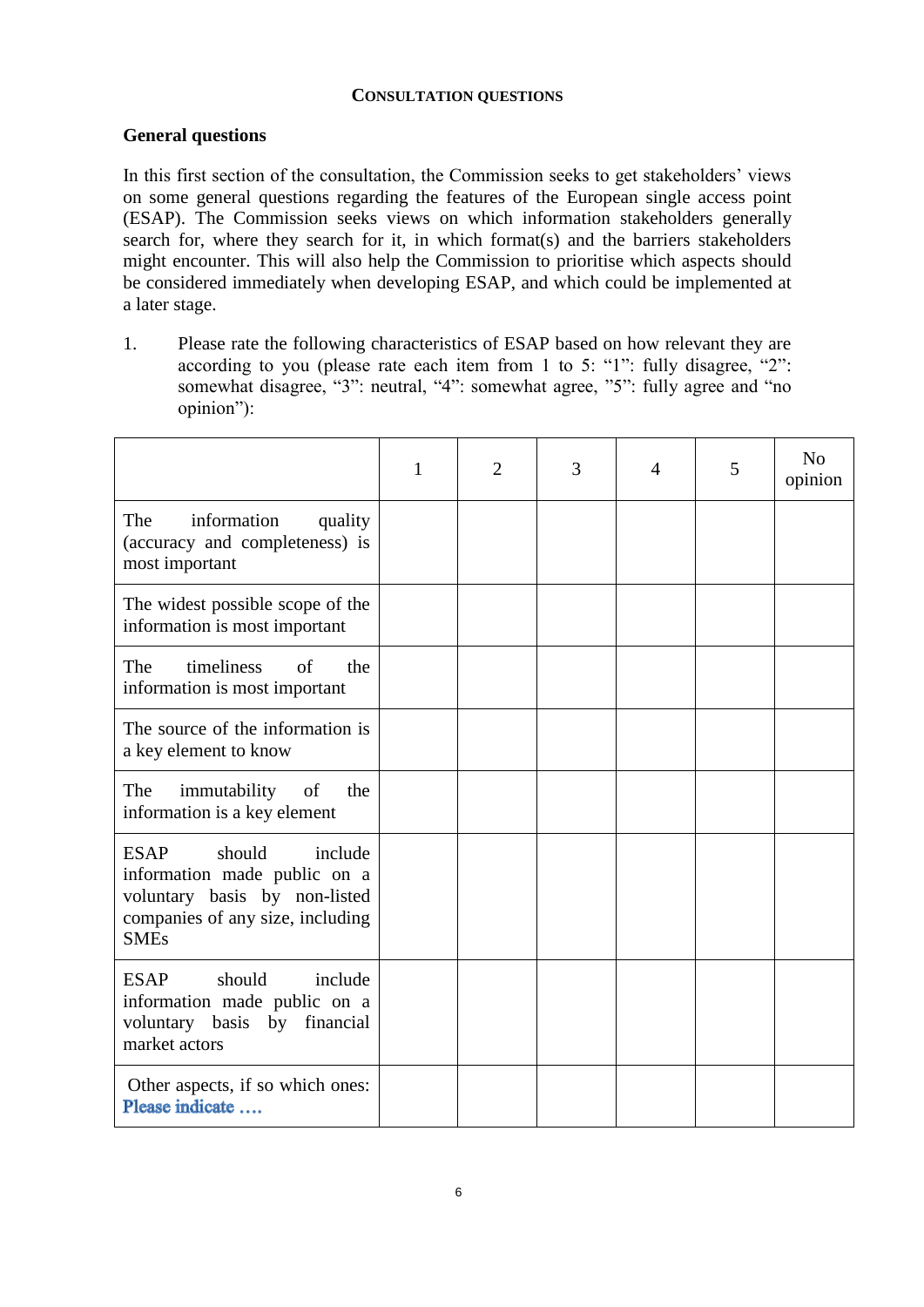Please explain your position in the text box below providing your arguments, and where appropriate, concrete examples and data to support your answers: **[textbox]**

- 2. Which channels do you use when searching for, retrieving or using companies' public information? (Multiple choice allowed)
	- $\Box$  Company's website
	- $\Box$  Data aggregation service providers
	- $\Box$  Stock Exchanges
	- $\Box$  Public repositories or databases (OAMs, NCAs, ESAs)
	- □ Other Please provide detailed information
- 3. Would you say that the cost for retrieving and using companies' public information is?
	- $\Box$  Immaterial □ Average  $\Box$  High

### Please provide more information

- 4. In which electronic format is companies' public information provided by these channels?
	- ☐ XBRL
	- ☐ PDF
	- $\Box$  XML
	- $\Box$  HTML.
	- $\Box$  CSV, TXT
	- ☐ Excel
	- $\Box$  Formats enabling natural language processing
	- □ Other Please provide detailed information
- 5. Do you encounter barriers or difficulties when accessing the information?

□YES Please describe  $\square$ NO

6. Do you encounter barriers or difficulties when using the information?

□YES Please describe  $\Box$ NO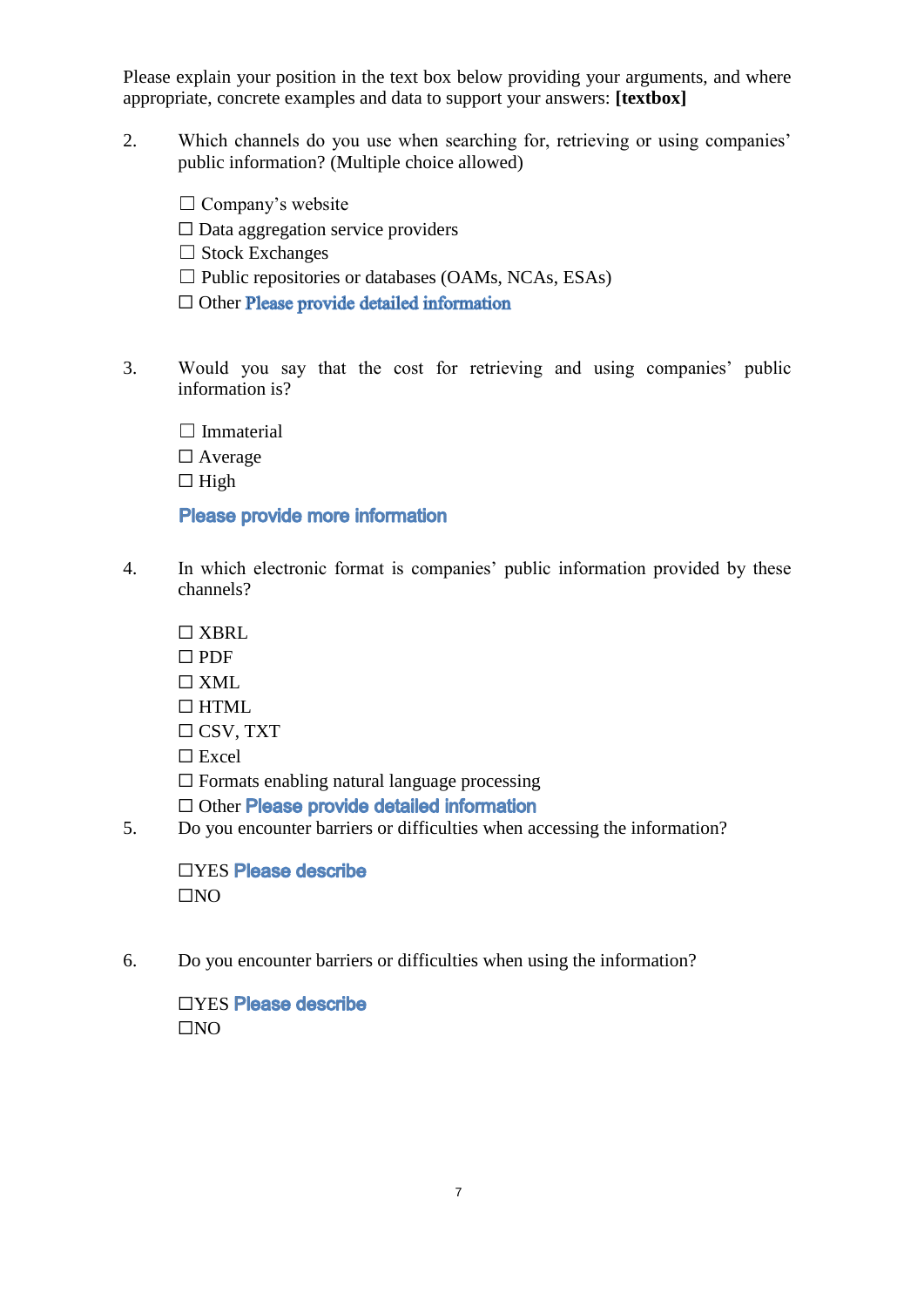## **The scope of ESAP**

7. Should ESAP include information from the hereunder provided list of EU legislations in the financial area? And if so, please specify whether the ESAP should embed this information immediately (as soon as the ESAP starts) or at a later stage (phasing in) (please choose one of the two options for each EU legislation that you agree to include in ESAP).

|                                                        | <b>Fully</b><br>disagree | Somewhat<br>disagree | <b>Neutral</b> | <b>Somewhat</b><br>agree | <b>Fully</b><br>agree | <b>Immediately</b> | At a<br>later stage |
|--------------------------------------------------------|--------------------------|----------------------|----------------|--------------------------|-----------------------|--------------------|---------------------|
| The Transparency Directive (2004/109/EC) (e.g.         |                          |                      |                |                          |                       |                    |                     |
| annual/half yearly financial reports, acquisition or   |                          |                      |                |                          |                       |                    |                     |
| disposal of major holdings)                            |                          |                      |                |                          |                       |                    |                     |
| The Accounting Directive (2013/34/EU)<br>(e.g.         |                          |                      |                |                          |                       |                    |                     |
| financial statements, management report, audit report) |                          |                      |                |                          |                       |                    |                     |
| The Audit Directive (2014/56/EU) and Audit             |                          |                      |                |                          |                       |                    |                     |
| Regulation (537/2014/EU) (e.g. auditor transparency    |                          |                      |                |                          |                       |                    |                     |
| reports)                                               |                          |                      |                |                          |                       |                    |                     |
| The Non-Financial Reporting Directive (NFRD)           |                          |                      |                |                          |                       |                    |                     |
| (2014/95/EU) (e.g. non-financial statement)            |                          |                      |                |                          |                       |                    |                     |
| The Prospectus Regulation (2017/1129/EU) (e.g.         |                          |                      |                |                          |                       |                    |                     |
| Prospectus, Universal Registration Document, SME       |                          |                      |                |                          |                       |                    |                     |
| Growth Markets-information)                            |                          |                      |                |                          |                       |                    |                     |
| The Shareholders Rights Directive (2007/36/EC) and     |                          |                      |                |                          |                       |                    |                     |
| (2017/828/EU) (e.g. Remuneration Report)               |                          |                      |                |                          |                       |                    |                     |
| The Market Abuse Regulation (596/2014/EU) and          |                          |                      |                |                          |                       |                    |                     |
| Market Abuse Directive (2014/57/EU) (e.g. inside       |                          |                      |                |                          |                       |                    |                     |
| information)                                           |                          |                      |                |                          |                       |                    |                     |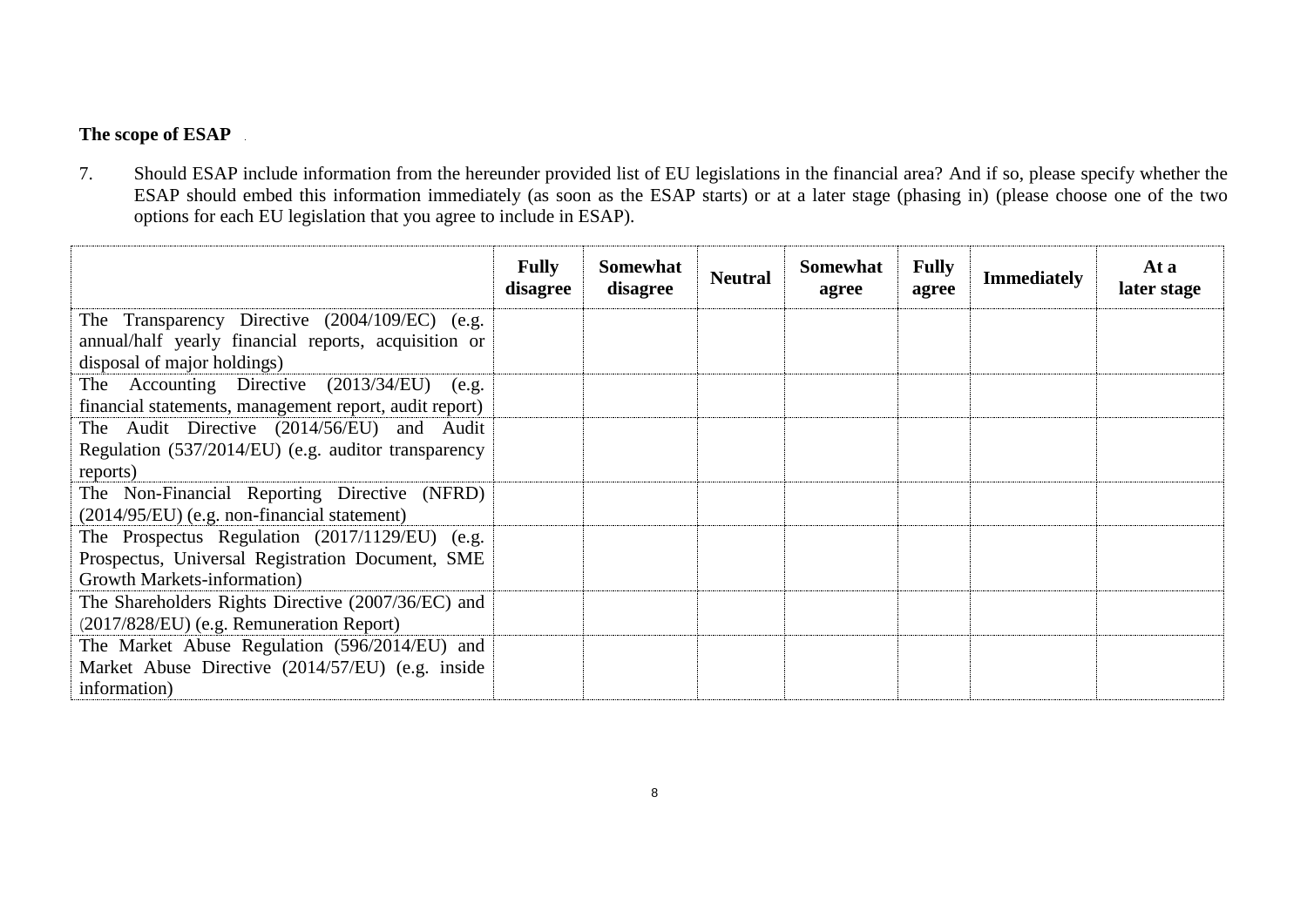| The Resolution and Recovery of Credit institutions                     |  |  |  |
|------------------------------------------------------------------------|--|--|--|
| Directive<br>Investment<br>firms<br>(BRRD)<br>and                      |  |  |  |
| (2014/59/EU) (e.g. information on the group financial                  |  |  |  |
| support agreement)                                                     |  |  |  |
| The Covered Bonds Directive (2019/2162) (e.g.                          |  |  |  |
| information on the cover pool)                                         |  |  |  |
| Capital Requirements Directive<br>(CRD)<br>The                         |  |  |  |
| (2013/36/EU) and Capital Requirements Regulation                       |  |  |  |
| (CRR) (575/2013/EU) (e.g. prudential information,                      |  |  |  |
| stress test results)                                                   |  |  |  |
| The Credit Ratings Regulation (1060/2009/EU) (e.g.                     |  |  |  |
| transparency report)<br>The Central Securities Depositories Regulation |  |  |  |
| (909/2014/EU) (e.g. governance arrangements)                           |  |  |  |
| The Key Information Documents for Packaged Retail                      |  |  |  |
| and Insurance-based Investment Products (PRIIPs)                       |  |  |  |
| Regulation (1286/2014/EU) (e.g. key information                        |  |  |  |
| document)                                                              |  |  |  |
| The Regulation on European Long-term Investment                        |  |  |  |
| Funds (ELTIF) (2015/760/EU) (e.g. fund-related                         |  |  |  |
| information)                                                           |  |  |  |
| The European Market Infrastructure Regulation                          |  |  |  |
| (EMIR) (648/2012/EU) (e.g. prices and fees of                          |  |  |  |
| services provided, risk management model)                              |  |  |  |
| The Financial Conglomerates Directive (FICOD)                          |  |  |  |
| (2011/89/EU) (e.g. corporate structure of the                          |  |  |  |
| conglomerate)                                                          |  |  |  |
| The Directive of Prudential Supervision of Investment                  |  |  |  |
| Firms (IFD) (2019/2034/EU) and the Regulation of                       |  |  |  |
| Prudential Requirements of Investment Firms (IFR)                      |  |  |  |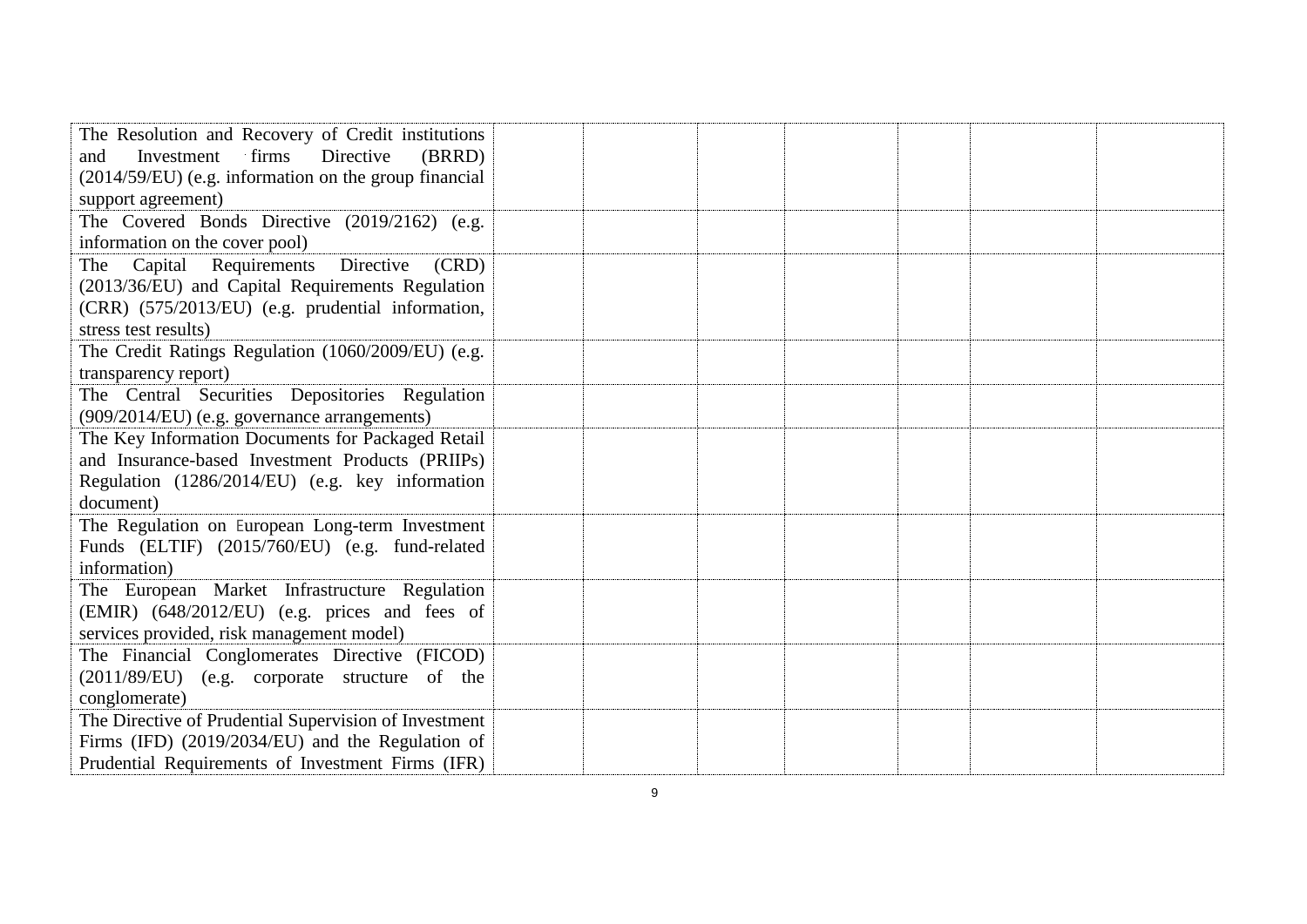| (2019/2033/EU) (e.g. aggregated information on       |  |  |  |  |
|------------------------------------------------------|--|--|--|--|
| high-earners, remuneration arrangements)             |  |  |  |  |
| The Directive on the Activities and Supervision of   |  |  |  |  |
| Institutions for Occupational Retirement Provision   |  |  |  |  |
| (IORP) (2016/2341/EU) (e.g. remuneration policy)     |  |  |  |  |
| The Pan-European Personal Pension Products           |  |  |  |  |
| Regulation (PEPP) (2019/1238/EU) (e.g. key           |  |  |  |  |
| information document)                                |  |  |  |  |
| The Regulation on Wholesale Energy Market            |  |  |  |  |
| Integrity and Transparency (REMIT) (1348/2014/EU)    |  |  |  |  |
| (e.g. inside information)                            |  |  |  |  |
| The Securities Financing Transactions Regulation     |  |  |  |  |
| (SFTR) (2015/2365/EU) (e.g. aggregate positions)     |  |  |  |  |
| The Solvency II Directive (2009/138/EC) (e.g.        |  |  |  |  |
| solvency and financial condition report)             |  |  |  |  |
| The Short Selling Regulation (236/2012/EU) (e.g. net |  |  |  |  |
| short position)                                      |  |  |  |  |
| The Take-Over Bid Directive (2004/25/EC) (e.g.       |  |  |  |  |
| Information in the management report on companies'   |  |  |  |  |
| capital and shareholders, voting rights, governance) |  |  |  |  |
| The Directive of Markets in Financial Instruments    |  |  |  |  |
| (MIFID) (2014/65/EU) and Regulation of Markets in    |  |  |  |  |
| Financial Instruments (MIFIR) (600/2014/EU) (e.g.    |  |  |  |  |
| volume and price of certain transactions)            |  |  |  |  |
| The Regulation on European Venture Capital Funds     |  |  |  |  |
| (EuVECA)<br>$(345/2013/EU)$ (e.g.<br>fund-related    |  |  |  |  |
| information)                                         |  |  |  |  |
| The Regulation on European social entrepreneurship   |  |  |  |  |
| funds (EuSEF) (346/2013/EU) (e.g. fund-related       |  |  |  |  |
| information)                                         |  |  |  |  |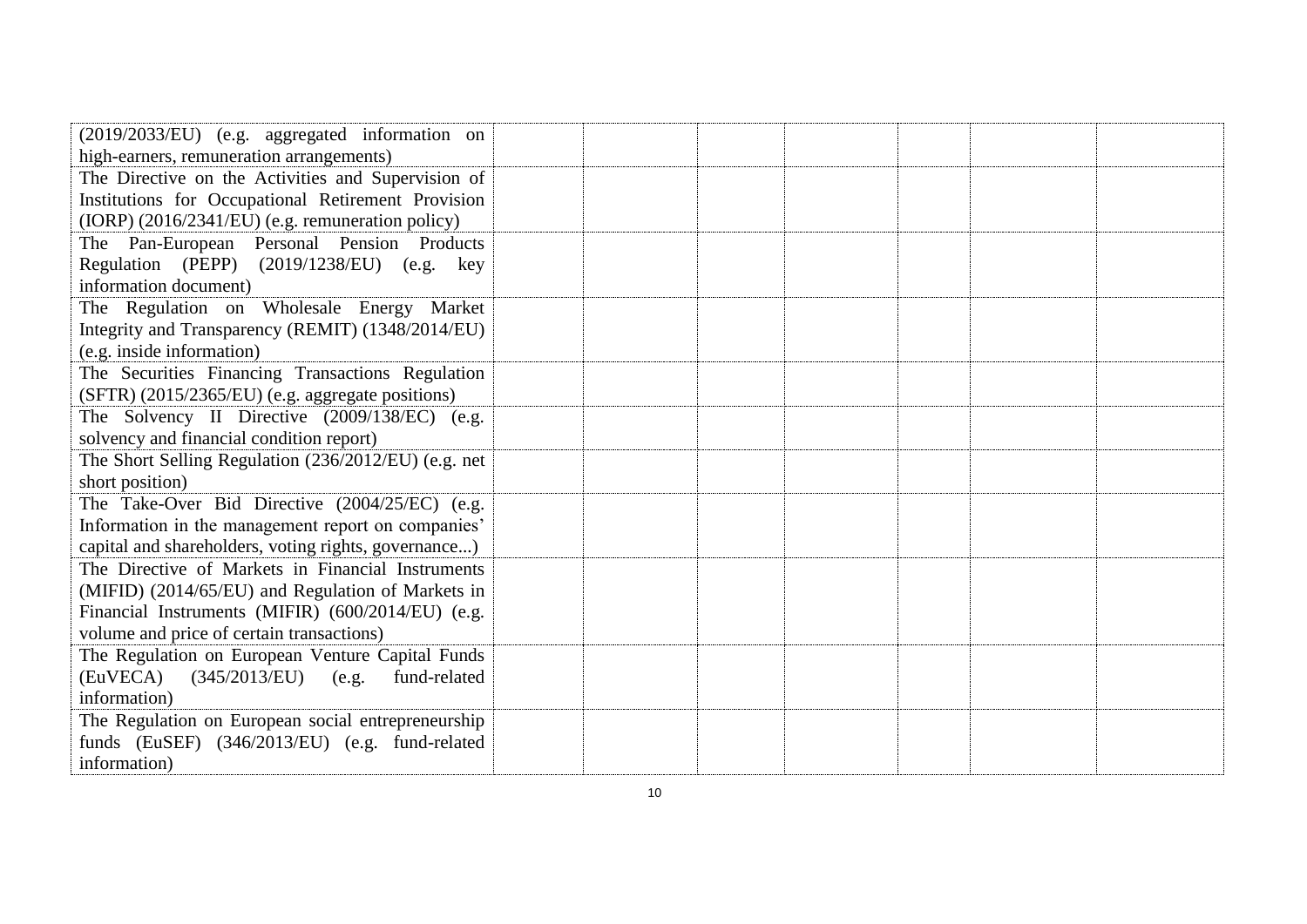| The Regulation on Money Market<br>Funds<br>$(2017/1131/EU)$ (e.g. prospectus) |  |  |
|-------------------------------------------------------------------------------|--|--|
| The Directive on the coordination of laws, regulations                        |  |  |
| and administrative provisions relating to undertakings                        |  |  |
| for collective investment in transferable securities                          |  |  |
| $(UCITS)$ $(2009/65/EC)$ $(e.g.$ key investor                                 |  |  |
| information)                                                                  |  |  |
| The Directive on Alternative Investment Fund                                  |  |  |
| Managers (AIFM) (2011/61/EU) (e.g. investment                                 |  |  |
| strategy and objectives of the fund)                                          |  |  |
| The Regulation on EU Climate<br>Transition                                    |  |  |
| Benchmarks, EU Paris-aligned Benchmarks and                                   |  |  |
| sustainability-related disclosures for benchmarks (EU                         |  |  |
| 2019/2089) (e.g. information on measurable carbon                             |  |  |
| emission reduction)                                                           |  |  |
| Information on sustainability risks and impacts                               |  |  |
| disclosed pursuant to the Regulation (EU) 2019/2088                           |  |  |
| on sustainability-related disclosure and<br>The                               |  |  |
| Taxonomy Regulation (2020/852/EU)<br>(e.g.                                    |  |  |
| sustainability risks integration policies)                                    |  |  |
| The EU Emissions Trading System (EU ETS)                                      |  |  |
| Other aspects, if so which ones: <b>Please indicate</b>                       |  |  |

Please explain your position in the text box below providing your arguments, and where appropriate, concrete examples and data to support your answers: **[textbox]**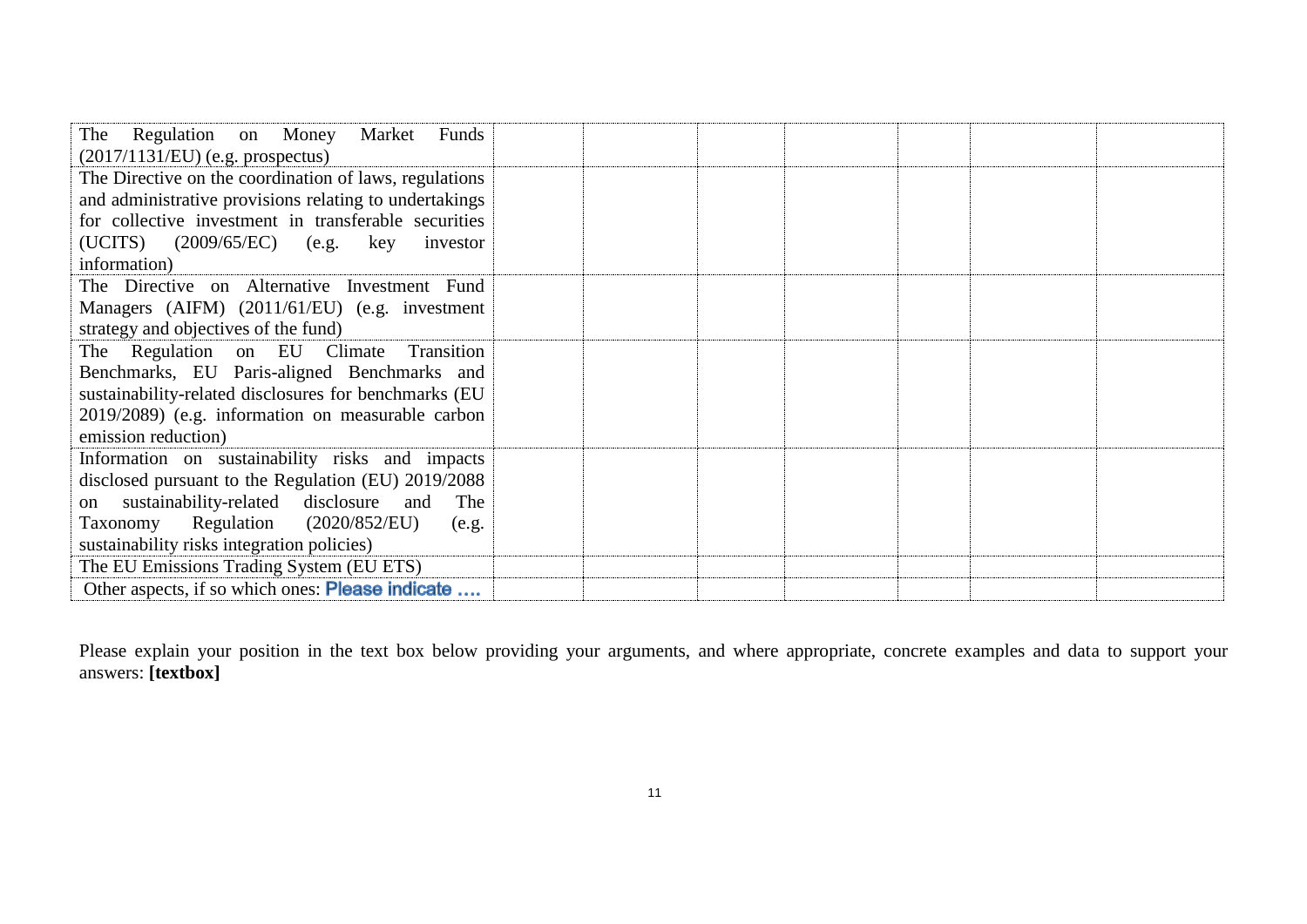### **The usability and accessibility**

Investors and users find publicly disclosed financial and sustainability-related information difficult to compare and analyse. This is mainly due to the lack of structured data, of common frameworks and/or interoperable formats for such disclosures, the use of different identifiers for the same entity and the lack of harmonised implementation of reporting obligations at national level. This section of the questionnaire seeks stakeholders' views on format(s) in which the information in ESAP should be made available, in order to make it more usable digitally, and how stakeholders would prefer to have access to and retrieve this information from ESAP.

8. In order to improve the digital use and searchability of the information, for which of the hereunder information would you support the use of structured data formats, such as ESEF (XHTML and iXBRL), XML, etc., allowing for machine readability? (Multiple choice allowed)

 $\Box$  Listed companies' half yearly financial reports

- $\Box$  Financial statements
- ☐ Management report
- $\Box$  Payments to governments
- $\Box$  Audit report
- $\Box$  Total number of voting rights and capital
- $\Box$  Acquisition or disposal of issuer's own shares
- ☐ Home Member State
- $\Box$  Acquisition or disposal of major holdings
- $\Box$  Inside information
- ☐ Prospectuses
- $\Box$  Net short position details
- $\Box$  Fund-related information
- ☐ Key Information Document
- $\Box$  Public disclosure resulting from prudential requirements
- $\Box$  Remuneration policies
- $\Box$  Corporate structure of the conglomerate
- □ Governance arrangements
- ☐ Covered bonds related information
- ☐ Solvency and financial condition report
- $\Box$  Sustainability related information
- □ Other Please provide detailed information
- 9. Which of the following machine-readable formats would you find suitable? Please rate the following information based on how suitable they are according to you (please rate each item from 1 to 5: "5" being the highest rate and "1" the lowest):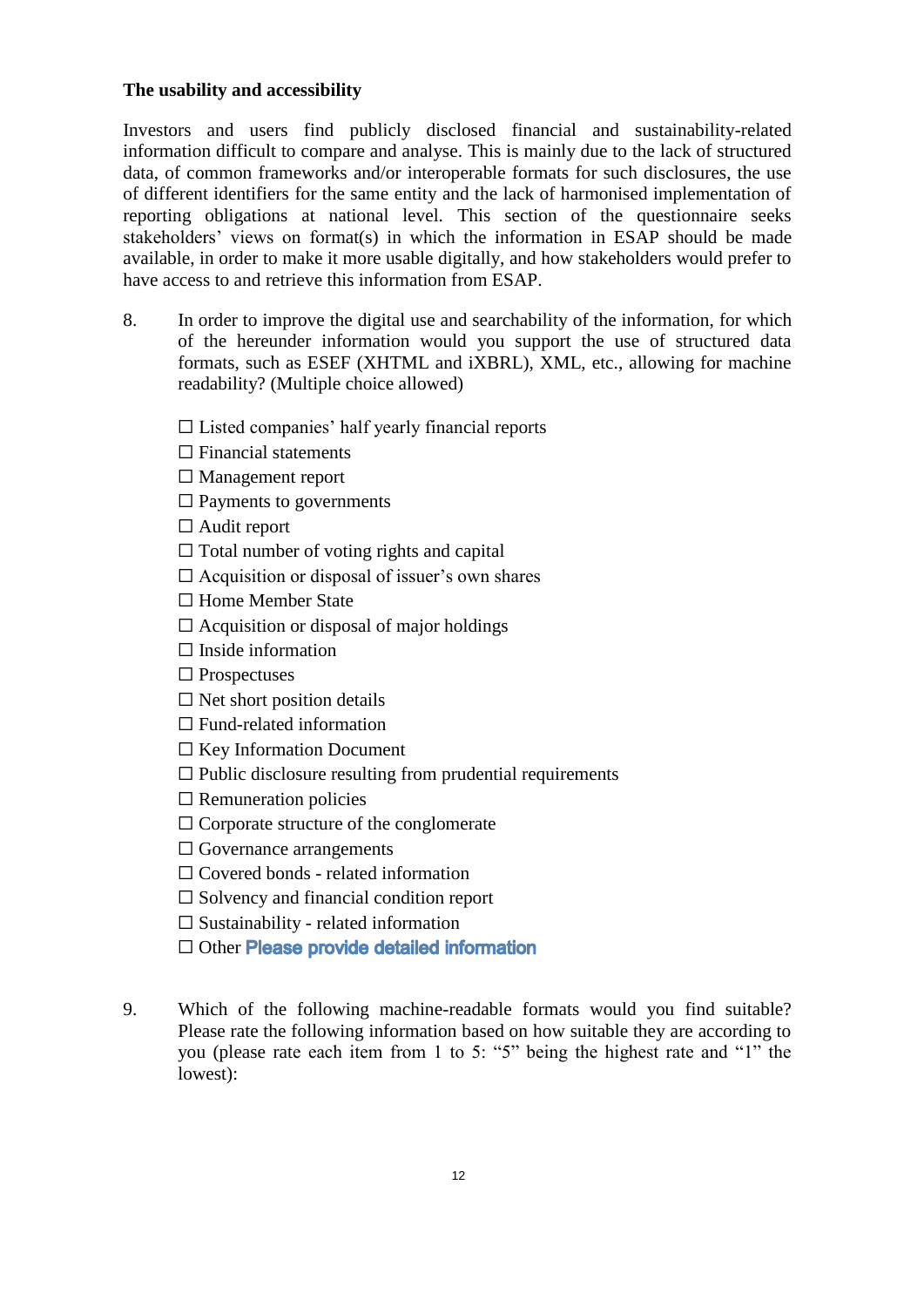|                                                          | 1 | $\overline{2}$ | 3 | 4 | 5 | No<br>opinion |
|----------------------------------------------------------|---|----------------|---|---|---|---------------|
| ESEF (XHTML files + inline<br>XBRL tagging requirements) |   |                |   |   |   |               |
| XML files                                                |   |                |   |   |   |               |
| CSV files                                                |   |                |   |   |   |               |
| Excel                                                    |   |                |   |   |   |               |
| Formats enabling natural<br>language processing          |   |                |   |   |   |               |
| Other: Please indicate                                   |   |                |   |   |   |               |

Please explain your position in the text box below providing your arguments, and where appropriate, concrete examples and evidence to support your answers: **[textbox]**

- 10. How should the information be accessible in ESAP? (Multiple choice allowed)
	- $\Box$  Through Application Programming Interfaces (APIs) ☐ Bulk download  $\square$  Web portals □ Other Please insert here ...
- 11. To what extent should the language barrier be tackled? For the following features of the ESAP (web portal, metadata, taxonomy/labels, and content/data), which of the following language arrangements would you favour?

Portals / search tools:

 $\Box$  in a language that is customary in the sphere of international finance  $\square$  in multiple or all EU languages

Metadata (where variable text):

 $\Box$  in original language

 $\Box$  in a language that is customary in the sphere of international finance

 $\Box$  in multiple or all EU languages

Taxonomy / labels (if any):

 $\Box$  in original language

 $\Box$  in a language that is customary in the sphere of international finance  $\square$  in multiple or all EU languages

Content / data:

 $\Box$  in original language

 $\Box$  in a language that is customary in the sphere of international finance

 $\Box$  in multiple or all EU languages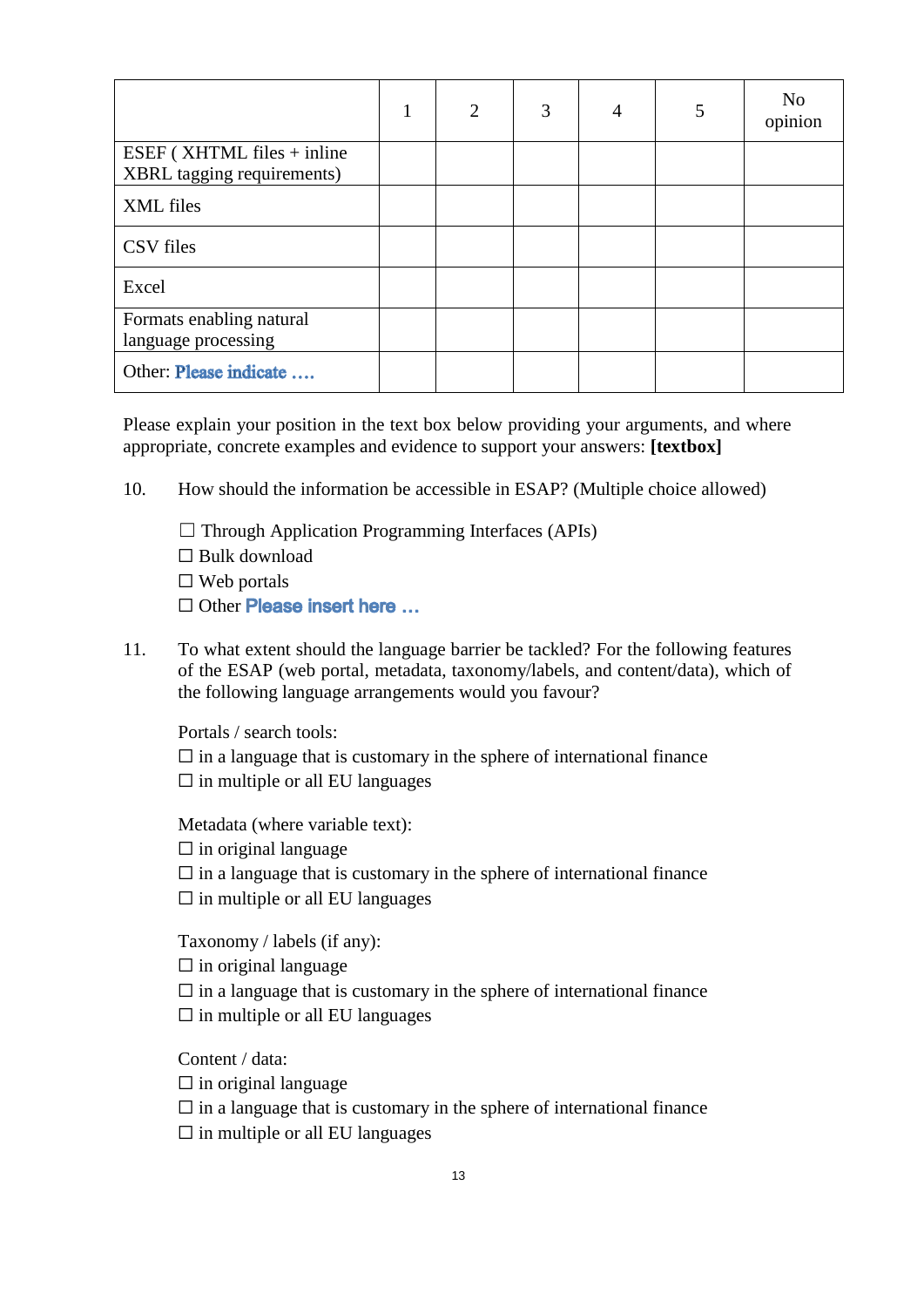#### **Infrastructure and data governance (collection of data + validation of data)**

The Commission seeks stakeholders' views on the preferred technical solution(s) to establish the architecture of ESAP, and how to ensure the quality and integrity of the information within ESAP. A body in charge of ESAP, which should be non-for-profit, would be responsible for coordinating IT systems, maintenance and budgetary aspects.

12. Should specific categories of stakeholders be involved in the governance of ESAP? (Multiple choice allowed)

 $\Box$  EU authority (ESMA, European Commission etc.) or a consortium of EU authorities. If, so which ones Please insert here .... □ National Competent Authorities Please specify .... ☐ Investors  $\Box$  Reporting companies ☐ Other Please insert here ....

13. Considering the point in time at which a company makes public some information that is legally required, what would be the ideal timing for the information to be available on the ESAP?

Please insert here ...

14. Should the integrity of the information and the credibility of the source of data used be ensured, when it is made accessible in ESAP?

 $\Box$  By electronic seals or electronic signatures embedded at source  $\Box$  By the ESAP platform  $\Box$  By other means / trust services Please insert here ...

15. Should the information in ESAP be subject to quality checks?

☐ YES  $\Box$  NO ☐ Other Please insert here ...

16. Should a quality check be needed, what would need to be checked? (Multiple choice allowed)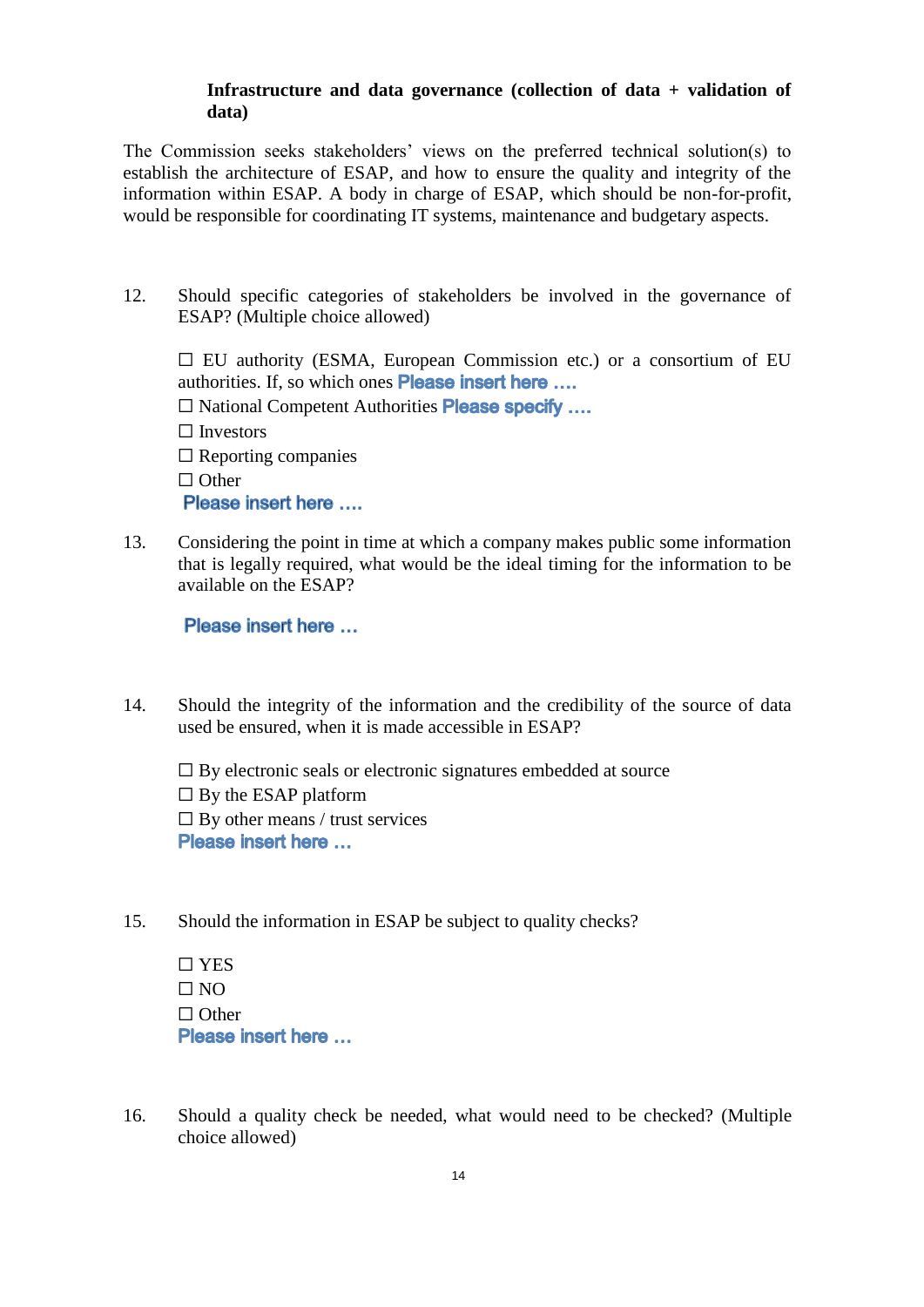□ Compliance with IT formats

☐ Certain key tests (matching figures, units, ...)

☐ Use of a correct taxonomy

☐ Completeness

 $\Box$  Availability of metadata

□ Other<br>**Please insert here** ...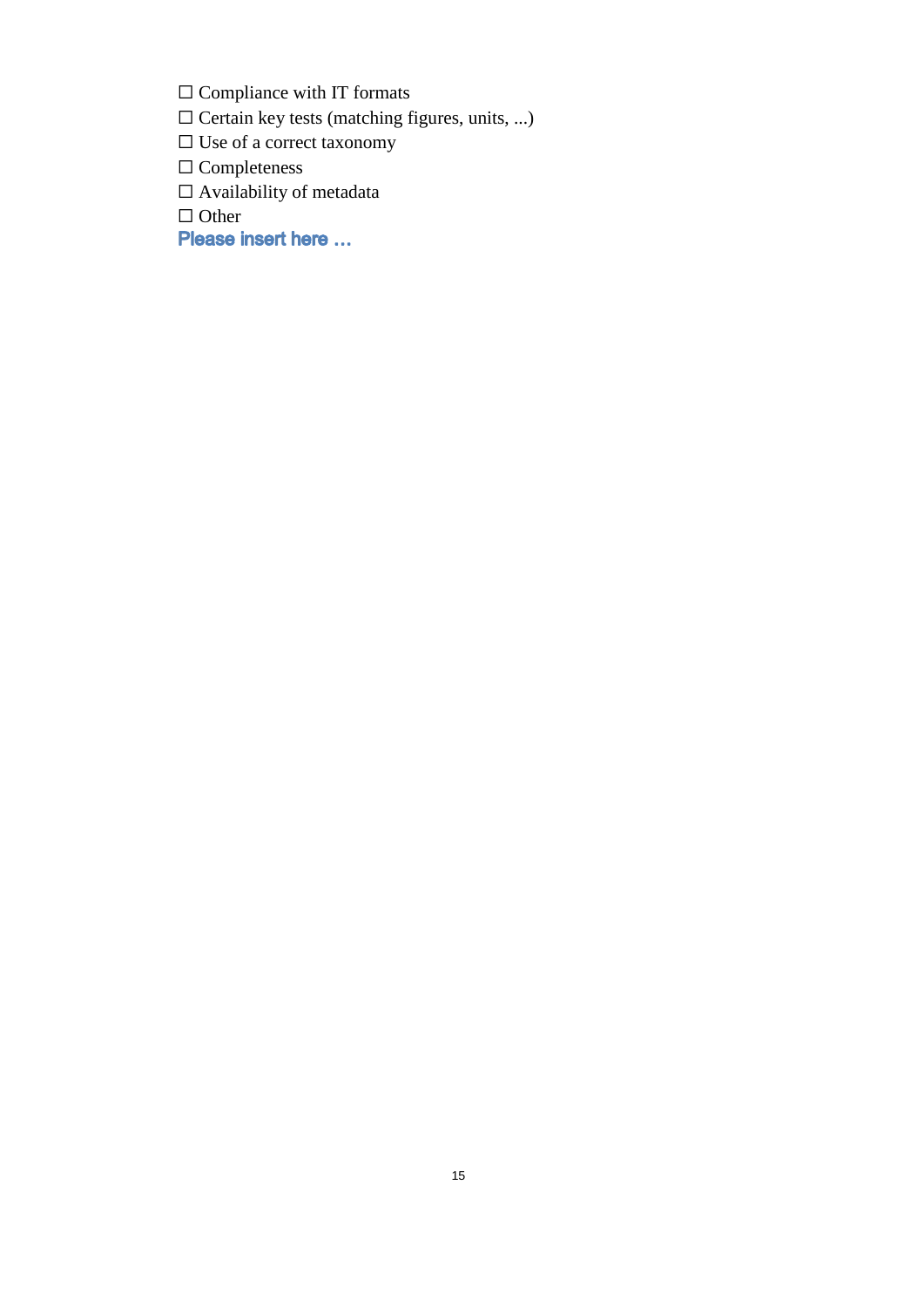#### **Targeted questions regarding entities with no access to capital markets (non-listed entities), including SMEs**

The lack of an integrated data management at the EU level is detrimental to entities with no access to capital markets notably to SMEs that struggle to find investors beyond national borders. Companies of all sizes – and in particular SMEs – need solid marketbased funding sources. This was already the case before COVID-19, but will be even more important for the recovery if bank lending might not be sufficient. Therefore, this section of the consultation sets out questions on how ESAP specifically can help ensure that SMEs receive the funding they need.

SMEs, often do not have the technical expertise nor resources necessary to prepare reports in accordance with state-of-the-art, sophisticated standards. At the same time, many SMEs are under increasing pressure to provide financial information as well as certain sustainability related information in order to access market-based funding and for their usual conduct of business. In this respect, entities which cannot provide this information may experience a negative impact on their commercial and/or investment opportunities.

- 17. Should it be possible for companies other than those with securities listed on EU regulated markets to disclose information on ESAP on a voluntary basis?
	- ☐ YES  $\Box$  NO
- 17.1 If you replied yes to question 17, please specifiy, which type of entities should be allowed to disclose data on a voluntary basis in the ESAP? (Multiple choice allowed)
	- $\Box$  Companies with securities listed on a SME growth-market
	- $\Box$  Companies with securities listed on other non-regulated markets
	- $\square$  Pre-IPO companies not yet listed on an exchange
	- $\Box$  Any unlisted companies
	- □ Other entities: Please insert here ...
- 18. What type of information should be disclosed on a voluntary basis in the ESAP? (Multiple choice allowed)

 $\Box$  A set of predefined key financial information, allowing to compare data

 $\Box$  Any financial information that the issuer would be willing to render public via ESAP

 $\Box$  A set of predefined key sustainable related information, allowing to compare the data

 $\Box$  Any sustainability related information that the issuer would be willing to render public via ESAP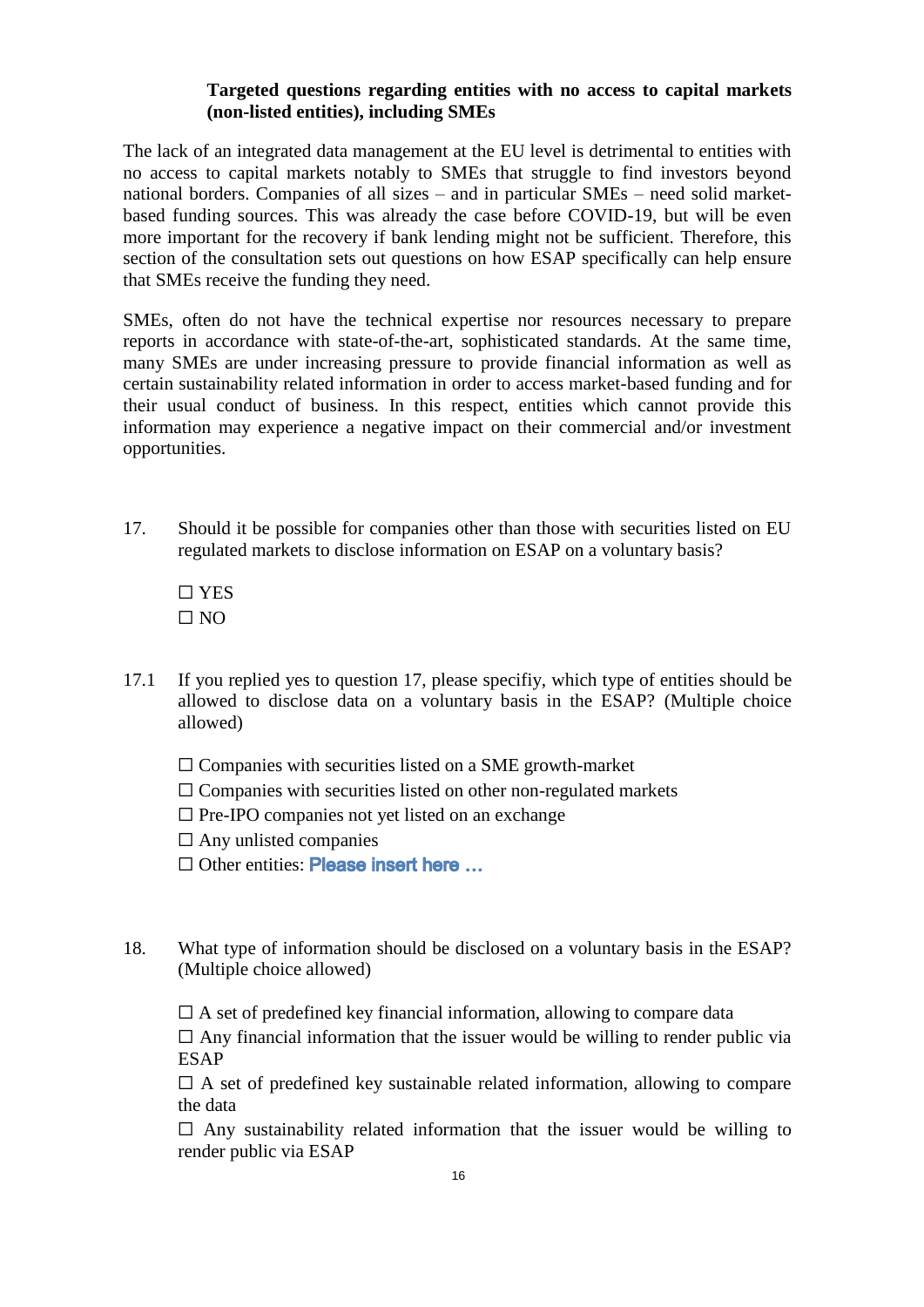$\Box$  Other (give a few examples) Please insert here ...

19. As regards frequency of the submission of the voluntary information to ESAP, when should it occur?

 $\square$  Following predefined periodic submission dates (if, so please specify frequency **Please insert here** ...)

 $\Box$  On an ongoing basis as soon as available

20. In which language should entities with no access to capital markets be able to encode the voluntary information, please choose one or more preferred language from the list below:

 $\Box$  National language  $\Box$  A language that is customary in the sphere of international finance  $\Box$  Any language  $\Box$  Other (please explain) Please insert here ...

21. Should filings done on a voluntary basis by SMEs and non-listed companies follow all the rules of the ESAP as regards for instance identification, data structuring and formats, quality checks, etc.?

Please explain your position in the text box below: **[textbox]**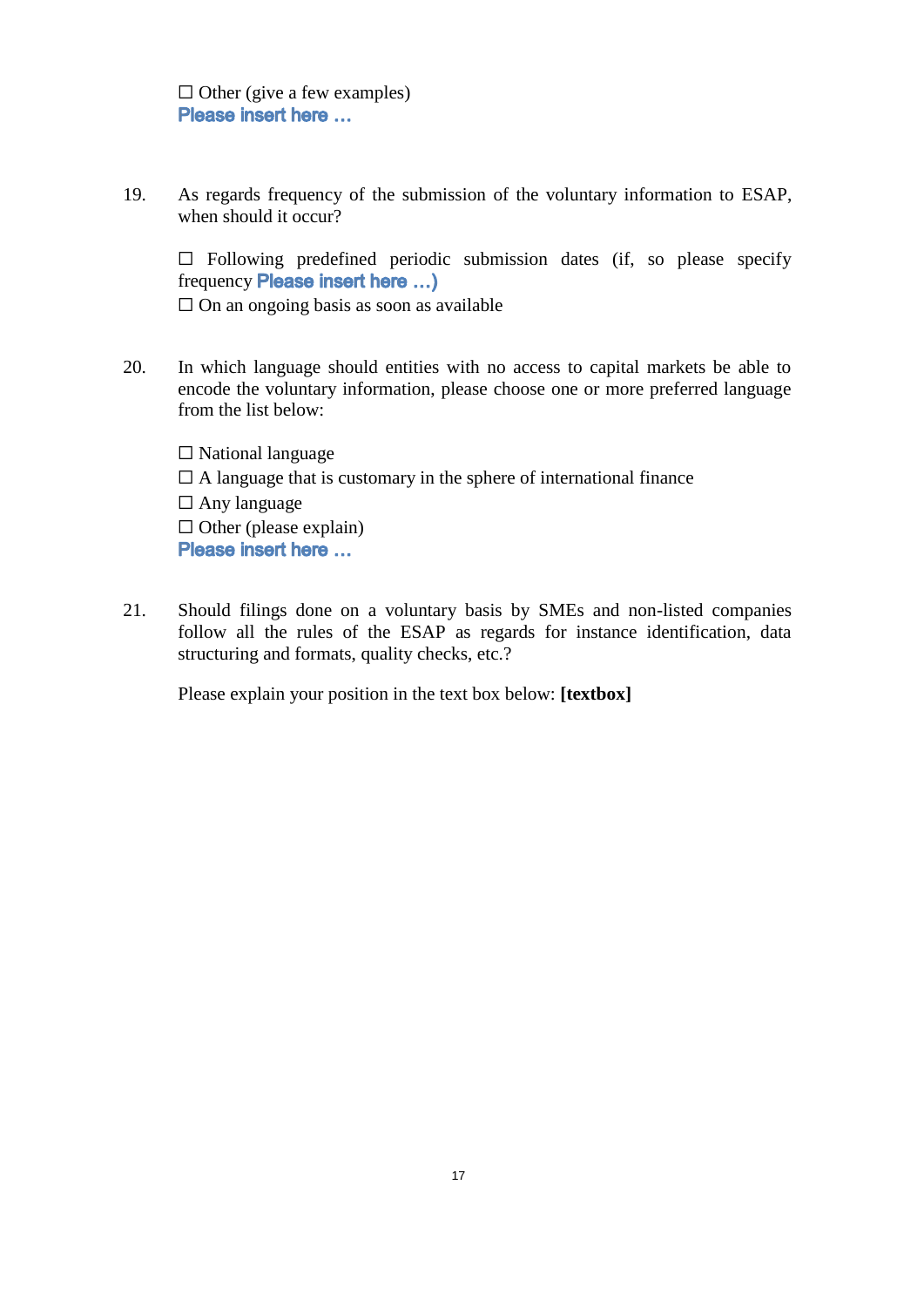#### **Costs and benefits**

The Commission anticipates that ESAP will lead to multiple benefits. It can, however, also, imply additional costs for i) preparers, in terms of compliance requirements on machine-readability, standards, as well as training of staff, etc., ii) users, in terms of search, collection and processing of the information they need, iii) the development of the ESAP architecture. In some areas ESAP should also lead to cost savings, notably related to fil.

- 22. Do you expect that costs of introducing ESAP be proportionate to its overall benefits?
	- $\Box$  Not at all  $\square$  To some extent  $\Box$  To a reasonable extent  $\Box$  To a very great extent  $\square$  No opinion
- 23. As a user, can you give an estimation of your yearly cost for retrieving and using companies' public information?

#### Please insert here ...

- 24. As a user, how large share of these costs do you expect to save through the use of ESAP?
	- $\square$  10%
	- $\Box$  20%
	- $\square$  30%
	- $\Box$  40%
	- $\Box$  More than 50%
	- $\Box$  Other (please explain)
	- Please insert here ...
- 25. Should the user have access for free to all data in the ESAP (based e.g. on an open data policy approach)?
	- ☐ Yes  $\Box$  No
- 26. Assuming that development and maintenance costs will arise, how do you think the ESAP should be funded? (Multiple choice allowed)
	- $\square$  By EU funds
	- $\Box$  By national funds
	- $\Box$  By users (i.e. usage fees)